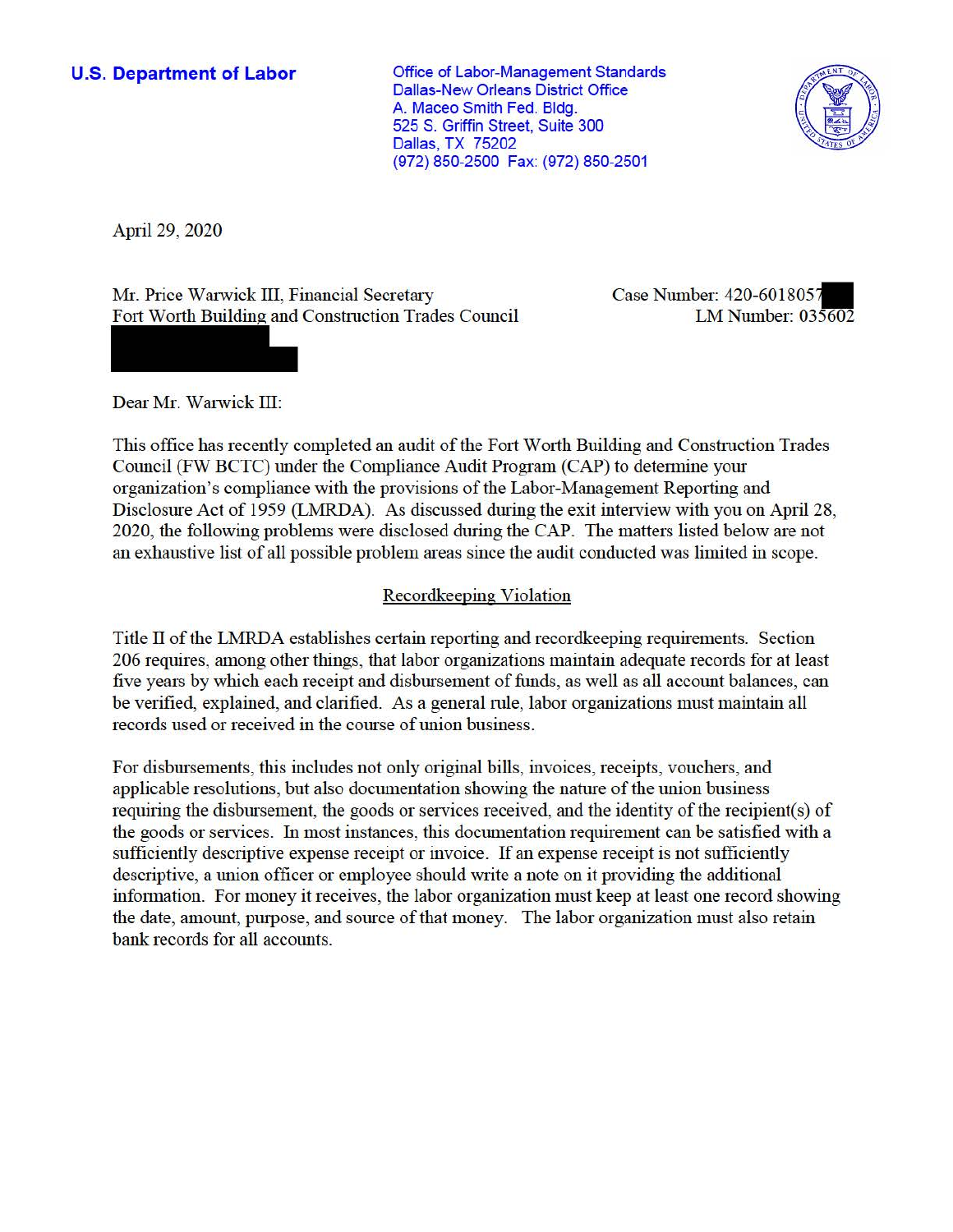The audit of the FW BCTC's 2019 records revealed the following recordkeeping violation:

Failure to Maintain Cancelled Checks

 The FW BCTC failed to maintain a copy of their cancelled checks, but has agreed to start obtaining a copy of these from their bank.

Based on your assurance that the FW BCTC will retain adequate documentation in the future, OLMS will take no further enforcement action at this time regarding the above violation.

# Reporting Violations

 Labor Organization Annual Report LM-3 filed by the FW BCTC for the fiscal year ended The audit disclosed a violation of LMRDA Section 201(b), which requires labor organizations to file annual financial reports accurately disclosing their financial condition and operations. The December 31, 2019, was deficient in the following area:

1. Disbursements to Employees

The FW BCTC did not report the payments made to Bookkeeper totaling \$800 in Item 45 To Employees. It appears the union erroneously reported these payments in Item 48.

 a public carrier (such as an airline) for an officer traveling on union business should The union must report most direct disbursements to FW BCTC officers and some indirect disbursements made on behalf of its officers in Item 24 and must report most direct disbursements and some indirect disbursements to FW BCTC employees in Item 46. A "direct disbursement" to an officer/employee is a payment made to an officer/employee in the form of cash, property, goods, services, or other things of value. See the instructions for Item 24 for a discussion of certain direct disbursements to officers that do not have to be reported in Item 24. An "indirect disbursement" to an officer/employee is a payment to another party (including a credit card company) for cash, property, goods, services, or other things of value received by or on behalf of an officer. However, indirect disbursements for temporary lodging (such as a union check issued to a hotel) or for transportation by be reported in Item 48 (Office and Administrative Expense).

2. Failure to File Bylaws

 The audit disclosed a violation of LMRDA Section 201(a), which requires that a union submit a copy of its revised constitution and bylaws with its LM report when it makes changes to its constitution or bylaws. The FW BCTC amended its file a copy with its LM report for that year. constitution and bylaws at an unknown time with updated rates/amounts, but did not